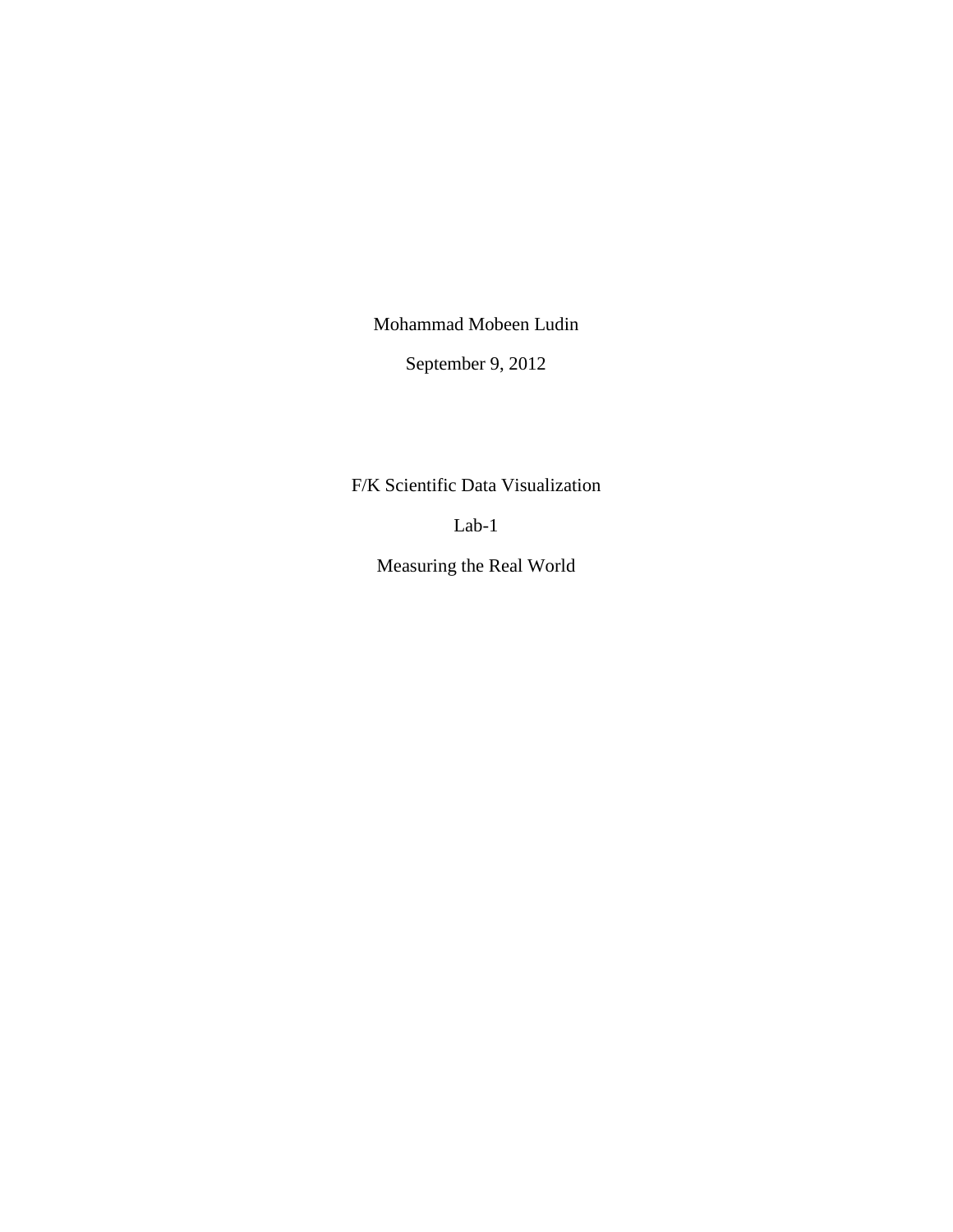# **Lab Model:**

The purpose of this lab was to understand different type of errors in measurements by measuring an enclosed 2D area using different devices.

# **Procedure:**

The area was measured using four different tools and methods, with at least three measurements for each device. While measuring it was assumed that the enclosed area is of rectangular ship, measured value of each side from the right angles. The length of each side was measured by first marking the vertexes to increase accuracy. Length of each side was recorded, and later was used to find the area of enclosed rectangular ship. After finding the area in square feet it was converted to SI, square meters, and then the average for each measuring device was found.

# **Assumptions:**

Below are the assumptions taken while measuring the enclosed area:

- 1. Surface to be flat due to small area
- 2. It's a rectangular ship
- 3. Or it's a trapezoid with at least two right angles

# **Observations & Data:**

Non-technology-at-all-device: each of the side was measured in my fast walk steps, assumed to be 3 feet long. First I put a mark on each right angle corners in order to have a precise starting and ending points. Start walking from one corner to the other, counting each step I take. When I walk fast I tend to take longer length steps; however, in order to make sure I walk on straight line, instead I walked slowly keeping same distance. Please see Appendixes A table IV for Raw data.

Length of side  $=$  # of steps  $*$  3ft (length of steps). Same procedure was fallowed for measuring lengths of other sides of rectangle as well as for two more trails.

Measuring Using Big Wheel: I used the same marks that were set for collecting data using nontechnology-at-all with big wheel. First the height of the wheel was adjusted to the comfort level, and the measuring scale was set to zero. First I measured length of one side by walking fast, and observed that the wheel moved all around. Therefore, I started all over again by rolling the wheel very carefully and slowly on the edge of walking path to increase accuracy. Measurements for length of each of sides were recorded by stopping at every marked edge. Same procedure was followed for two more trails. Please see appendixes A Table I for measurements.

Measuring Using Small Wheel: Here I followed pretty much the same procedure as I did using big wheel. However, there were more things that needed to be taken into consideration, such as, broken edges, harsh surface, and debris. Please see appendix A table II for data.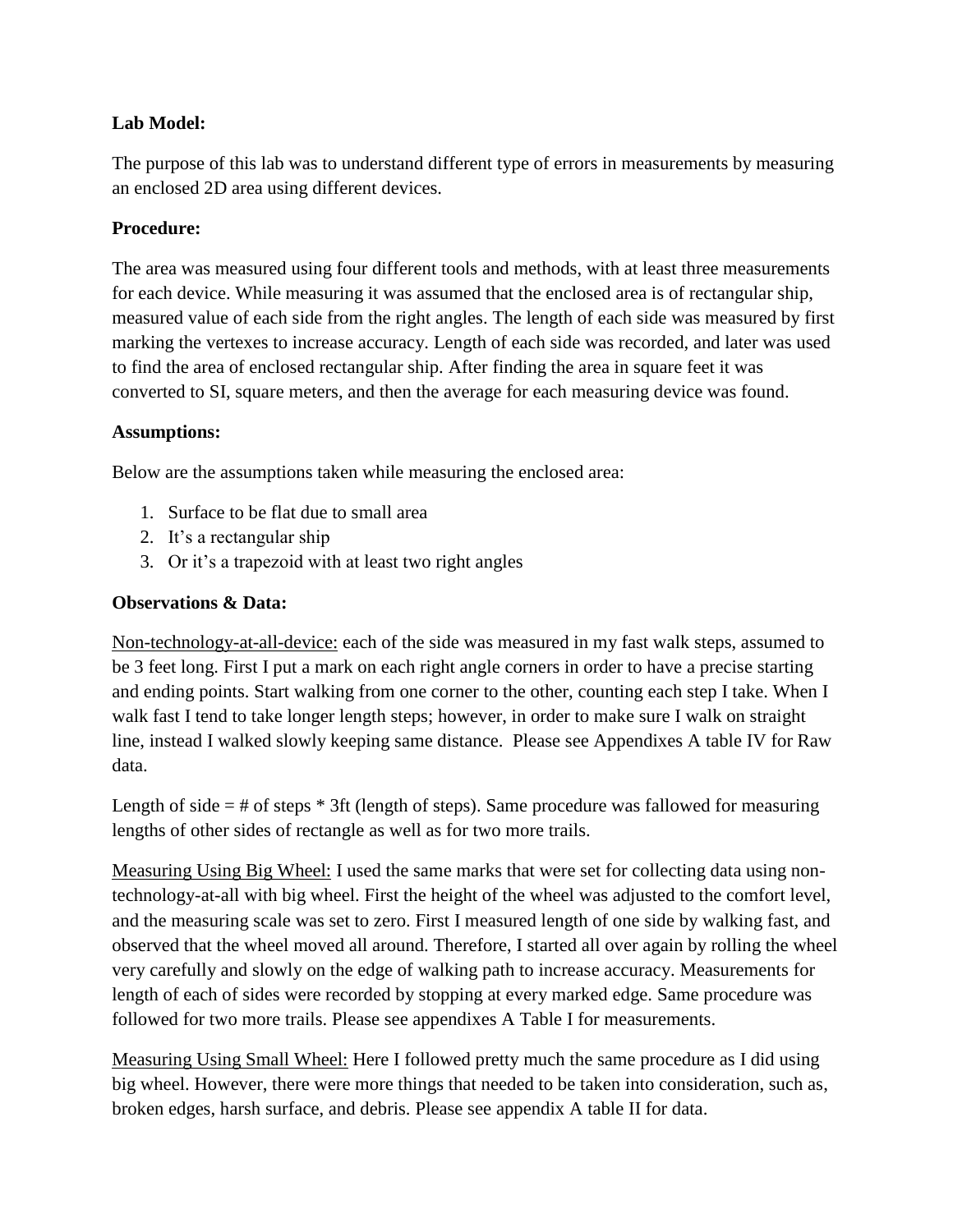Measuring Using Tape: In order to hold the starting point of tape on ground I used a reasonable size rock. I laid the tape along the edge of walking path, assuming it was approximately straight line. Length of each side was recorded and the same procedure was followed for measuring the other lengths and trails. Please see appendixes A table III.

| Table I                      |                |                |         |                                      | Table II     |                |                |                |
|------------------------------|----------------|----------------|---------|--------------------------------------|--------------|----------------|----------------|----------------|
| Measurements Using Big Wheel |                |                |         | <b>Measurements Using Small Whee</b> |              |                |                |                |
| <b>Sides</b>                 | <b>Trail 1</b> | <b>Trail 2</b> | Trail 3 |                                      | <b>Sides</b> | <b>Trail 1</b> | <b>Trail 2</b> | <b>Trail 3</b> |
| North                        | 202.9          | 202.4          | 202.7   |                                      | North        | 204.2          | 204.5          |                |
| West                         | 151.21         | 152.5          | 151.6   |                                      | West         | 154            | 152.4          | 15             |
| South                        | 204.69         | 203.4          | 204.1   |                                      | South        | 205.5          | 204.6          | 20             |
| East                         | 147.2          | 147.7          | 147.5   | East                                 |              | 149.1          | 148.8          | 14             |

**Appendix A:** Raw Measurements Data in ft

Table III Table IV

|              | <b>Measurements Using Meter</b> |                |         |              | Non-Technology Measureme |                |                |
|--------------|---------------------------------|----------------|---------|--------------|--------------------------|----------------|----------------|
| <b>Sides</b> | Trail 1                         | <b>Trail 2</b> | Trail 3 | <b>Sides</b> | <b>Trail 1</b>           | <b>Trail 2</b> | <b>Trail 3</b> |
| North        | 201.5                           | 202.7          | 203.1   | North        | 198                      | 199.5          |                |
| West         | 158.6                           | 157.6          | 158.3   | West         | 141                      | 150            |                |
| South        | 206.6                           | 207.3          | 205.1   | South        | 199.8                    | 201            |                |
| East         | 147.2                           | 146.6          | 147     | East         | 144                      | 150            |                |

| Table I                      |                |                |                                       | Table II     |                |         |         |
|------------------------------|----------------|----------------|---------------------------------------|--------------|----------------|---------|---------|
| Measurements Using Big Wheel |                |                | <b>Measurements Using Small Wheel</b> |              |                |         |         |
| <b>Sides</b>                 | <b>Trail 1</b> | <b>Trail 2</b> | Trail 3                               | <b>Sides</b> | <b>Trail 1</b> | Trail 2 | Trail 3 |
| North                        | 202.9          | 202.4          | 202.7                                 | North        | 204.2          | 204.5   | 204     |
| West                         | 151.21         | 152.5          | 151.6                                 | West         | 154            | 152.4   | 152.3   |
| South                        | 204.69         | 203.4          | 204.1                                 | South        | 205.5          | 204.6   | 204.5   |
| East                         | 147.2          | 147.7          | 147.5                                 | East         | 149.1          | 148.8   | 148.9   |

| <b>Measurements Using Meter</b> |                |                | <b>Non-Technology Measurements</b> |              |                |                |         |
|---------------------------------|----------------|----------------|------------------------------------|--------------|----------------|----------------|---------|
| Sides                           | <b>Trail 1</b> | <b>Trail 2</b> | Trail 3                            | <b>Sides</b> | <b>Trail 1</b> | <b>Trail 2</b> | Trail 3 |
| North                           | 201.5          | 202.7          | 203.1                              | North        | 198            | 199.5          | 201     |
| West                            | 158.6          | 157.6          | 158.3                              | West         | 141            | 150            | 150.9   |
| South                           | 206.6          | 207.3          | 205.1                              | South        | 199.8          | 201            | 204     |
| East                            | 147.2          | 146.6          | 147                                | East         | 144            | 150            | 144     |

## **Analysis:**

Two methods were used to calculate the area: first using the formula for finding area of a rectangle (area = length \* width), assuming the enclosed 2D area is of rectangular ship. It was assumed that the base lines were parallel. In this procedure, the average length of parallel lines was calculated and used with the height to calculate the area in square feet. The calculated area in square feet was converted to square meter and the average of both was calculated.

$$
A = L * H
$$
  
L

Second assuming the area is trapezoid shape, because most the sides have different lengths, using formula  $A = \frac{(t+c)^2}{2}$  $\overline{\mathbf{c}}$ 

Since the lengths of sides are not the same, especially since one side is bit longer than its respective parallel we need to use the following formula for more accuracy. Using this formula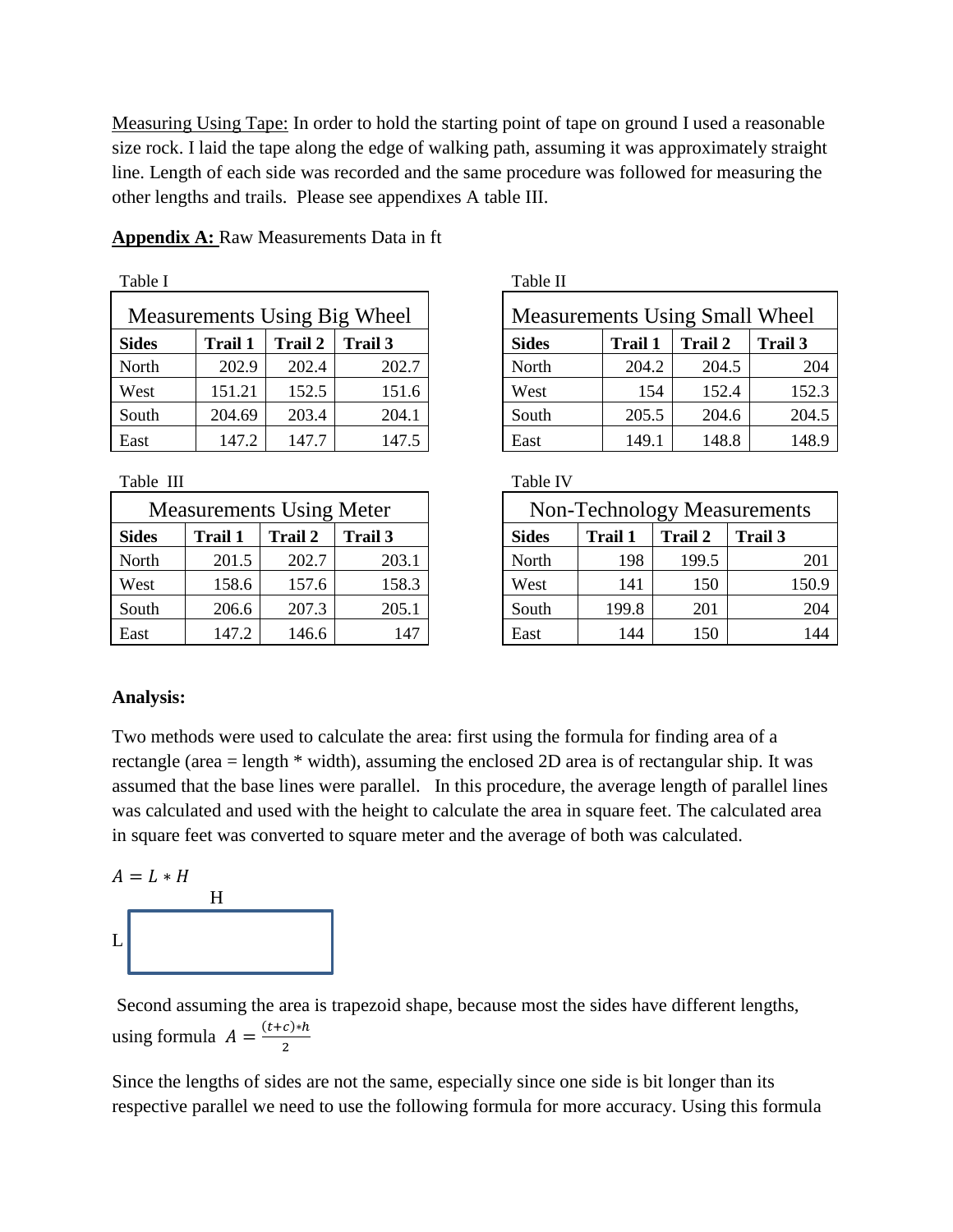one need to find height (h), before finding the area of rectangular ship as shown in Figure I. Even though second procedure is bit longer, I believe it's more accurate than using the area of rectangle formula.



North Side

### **Calculations:**

| <b>Sides</b>            | Trail 1 ft |
|-------------------------|------------|
| North (short base or c) | 202.9      |
| West                    | 151.21     |
| South (long base or t)  | 204.69     |
| East (height)           | 147.2      |

# **Example using area of rectangle formula:**

 $A = (202.9 + 204.69)/2$   $A = l * h$   $A = 203.795 * 147.2$  $A = 203.795$   $A = 29998.624 ft^2 * 0.0929 m^2$ 

$$
h = 147.2 \qquad A = 2786.87217 \ m^2
$$

# **Example using trapezoid formula:**

Using method 2 one need to first find the height (h), and then using that height to find the area.

$$
a = t - c
$$
  
\n
$$
a = 206.6 - 201.5
$$
  
\n
$$
a = 5.99
$$
  
\n
$$
h2 = d2 - a2
$$
  
\n
$$
h2 = (147.2)2 - (5.99)2
$$
  
\n
$$
\sqrt[2]{h2} = \sqrt[2]{(147.2)2 - (5.99)2}
$$

 Converting from square feet to meter multiplying number of  $ft^2$  by 0.0929  $m^2$ 

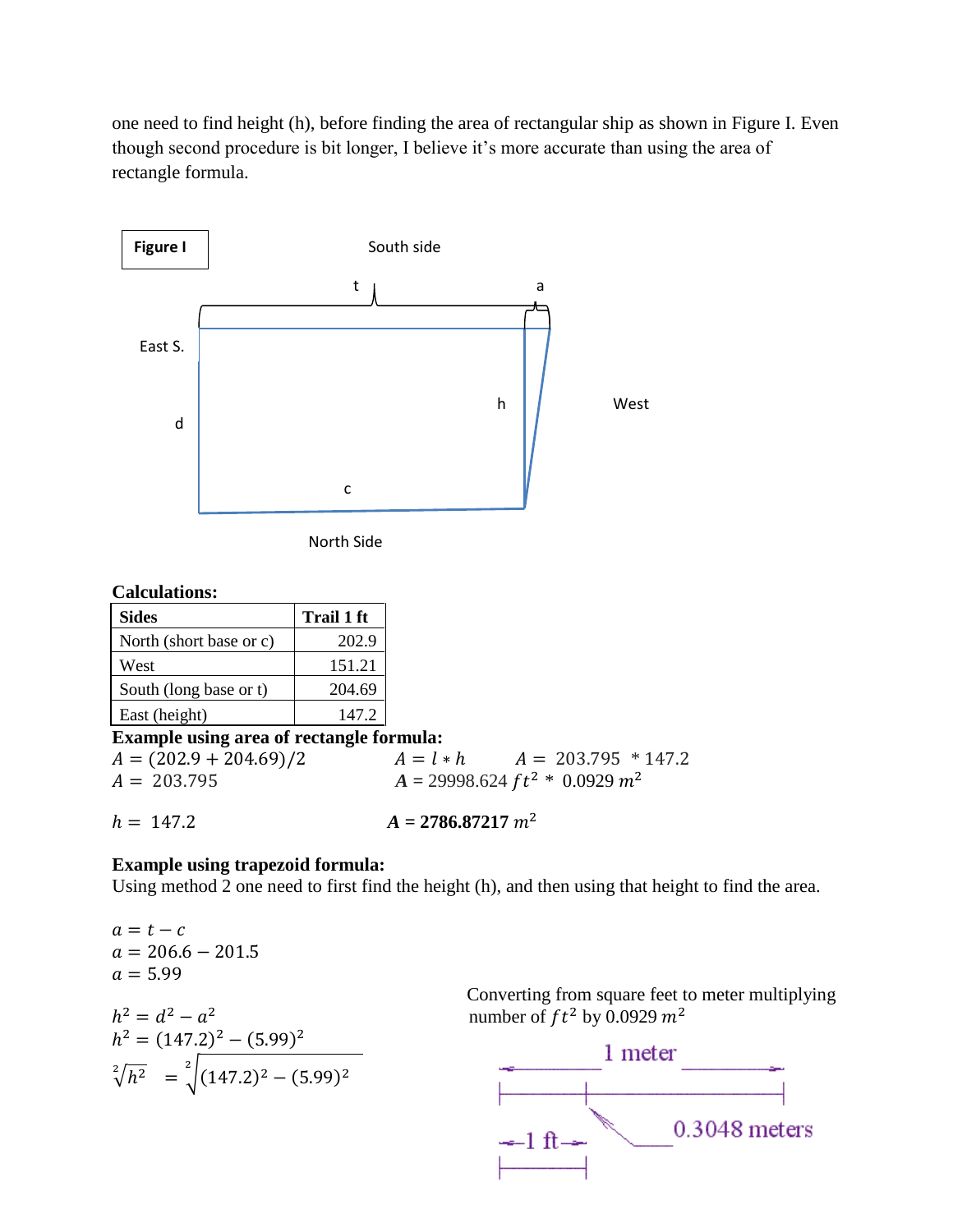$$
h = 147.07807
$$
\n
$$
Area = \frac{(c + t) * h}{2}
$$
\n
$$
Area = \frac{(202.9 + 204.69) * (147.07807)}{2}
$$
\n
$$
Area = 29973.7752757 ft^{2}
$$
\n
$$
Area = 29973.7752757 ft^{2} * 0.0929
$$
\n
$$
Area = 2784.56372311 m^{2}
$$

# **Appendix D:** Final Calculation in Feet and in IS (meters)

|                               | Table I                            |                    |               |                 |  |  |  |
|-------------------------------|------------------------------------|--------------------|---------------|-----------------|--|--|--|
|                               | <b>Non-Technology Measurements</b> |                    |               |                 |  |  |  |
| <b>Sides</b>                  |                                    | Trail 1 in ft      | Trail 2 in ft | Trail 3 in ft   |  |  |  |
| North: small base (c)         |                                    | 198                | 199.5         | 201             |  |  |  |
| West: height (h)              |                                    | 141                | 150           | 150.9           |  |  |  |
| South: long base (t)          |                                    | 199.8              | 201           | 204             |  |  |  |
| East: 90* angle side (d)      |                                    | 144                | 150           | 144             |  |  |  |
| <b>Results of Calculation</b> |                                    |                    |               |                 |  |  |  |
| $a =$                         | $t - c$                            | 1.8                | 1.5           | 3               |  |  |  |
| height (h)                    | $h^2 = d^2 - a^2$                  | 143.9887496        | 149.9925      | 143.9687        |  |  |  |
| Area $=$                      | $Area = \frac{(c+t)*h}{2}$         | 28639.36229 $ft^2$ | 30036 $ft^2$  | 29153.67 $ft^2$ |  |  |  |
| Area $=$                      | sq. meters = $sq.ft * 0.0929$      | 2660.596757 $m2$   | 2790.344 $m2$ | 2708.376 $m2$   |  |  |  |

Table II

| <b>Measurements Using Small Wheel</b> |                               |                  |                      |                 |  |  |
|---------------------------------------|-------------------------------|------------------|----------------------|-----------------|--|--|
| <b>Sides</b>                          |                               | Trail 1          | Trail 2              | Trail 3         |  |  |
| North: small base (c)                 |                               | 204.2            | 204.5                | 204             |  |  |
| West: height (h)                      |                               | 154              | 152.4                | 152.3           |  |  |
| South: long base (t)                  |                               | 205.5            | 204.6                | 204.5           |  |  |
| East: 90* angle side (d)              |                               | 149.1            | 148.8                | 148.9           |  |  |
| <b>Results of Calculation</b>         |                               |                  |                      |                 |  |  |
| $a =$                                 | $t - c$                       | 1.3              | 0.1                  | 0.5             |  |  |
| height (h)                            | $h^2 = d^2 - a^2$             | 149.0943326      | 148.8                | 148.8992        |  |  |
| Area $=$                              | $Area = \frac{(c+t)*h}{2}$    | 30541.974 $ft^2$ | 30437.03 $ft^2$      | 30412.65 $ft^2$ |  |  |
| Area $=$                              | sq. meters = $sq.ft * 0.0929$ | 2837.349387 $m2$ | 2827.6m <sup>2</sup> | 2825.336 $m2$   |  |  |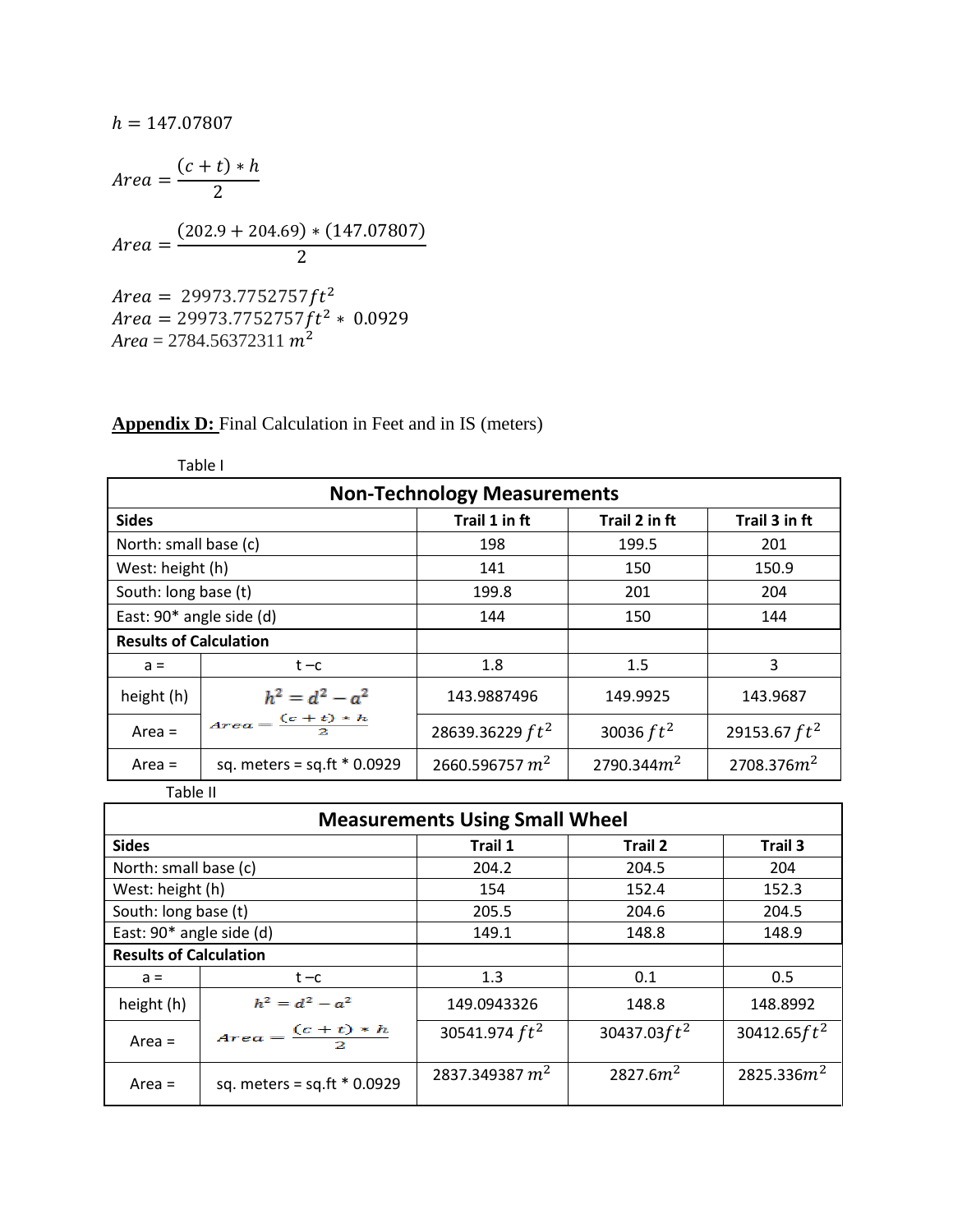Table III

| <b>Measurements Using Meter</b> |                               |                    |                |                  |  |
|---------------------------------|-------------------------------|--------------------|----------------|------------------|--|
| <b>Sides</b>                    |                               | Trail 1            | Trail 2        | Trail 3          |  |
| North: small base (c)           |                               | 201.5              | 202.7          | 203.1            |  |
| West: height (h)                |                               | 158.6              | 157.6          | 158.3            |  |
| South: long base (t)            |                               | 206.6              | 207.3          | 205.1            |  |
| East: 90* angle side (d)        |                               | 146.6<br>147.2     |                | 147              |  |
| <b>Results of Calculation</b>   |                               |                    |                |                  |  |
| $a =$                           | $t - c$                       | 5.1                | 4.6            | $\overline{2}$   |  |
| height (h)                      | $h^2 = d^2 - a^2$             | 147.1116243        | 146.5278       | 146.986394       |  |
| Area $=$                        | $Area = \frac{(c+t)*h}{2}$    | 30018.12694 $ft^2$ | 30038.2 $ft^2$ | 29999.923 $ft^2$ |  |
| Area $=$                        | sq. meters = $sq.ft * 0.0929$ | 2788.683992 $m2$   | 2790.549 $m2$  | 2786.993 $m2$    |  |

Table IV

| <b>Measurements Using Big Wheel</b> |                                |                    |                 |                  |  |  |
|-------------------------------------|--------------------------------|--------------------|-----------------|------------------|--|--|
| <b>Sides</b>                        |                                | Trail 1            | Trail 2         | Trail 3          |  |  |
| North: small base (c)               |                                | 202.9              | 202.4           | 202.7            |  |  |
| West: height (h)                    |                                | 151.21             | 152.5           | 151.6            |  |  |
| South: long base (t)                |                                | 204.69             | 203.4           | 204.1            |  |  |
| East: 90* angle side (d)            |                                | 147.5              | 147.7           |                  |  |  |
| <b>Results of Calculation</b>       |                                |                    |                 |                  |  |  |
| $a =$                               | $t - c$                        | 1.79               | 1               | 1.4              |  |  |
| height (h)                          | $h^2 = d^2 - a^2$              | 147.4891382        | 147.6966        | 147.193342       |  |  |
| Area $=$                            | $Area = \frac{(c+t)*h}{2}$     | 30057.54893 $ft^2$ | 29967.64 $ft^2$ | 29939.126 $ft^2$ |  |  |
| Area $=$                            | sq. meters = $sq.fit * 0.0929$ | 2792.346295 $m2$   | 2783.994 $m2$   | 2781.3448 $m^2$  |  |  |

Calculating Average:

Table V:

| Tools         | Average in $ft^2$ | Average in $m2$ |
|---------------|-------------------|-----------------|
| No-technology | 29276.34385       | 2719.772344     |
| Big Wheel     | 29988.10596       | 2785.895043     |
| Small Wheel   | 30463.88689       | 2830.095093     |
| Tape          | 30018.75054       | 2788.741925     |

To further illustrate the relationship between measurement tools, accuracy and precession the collected measurements and calculations were graphed. Looking at the graphs for each trail one could easily see the variation in data for each trail as well as for each measuring tool were used. Therefore, in order to make assumptions based on a statistical data, one must take as many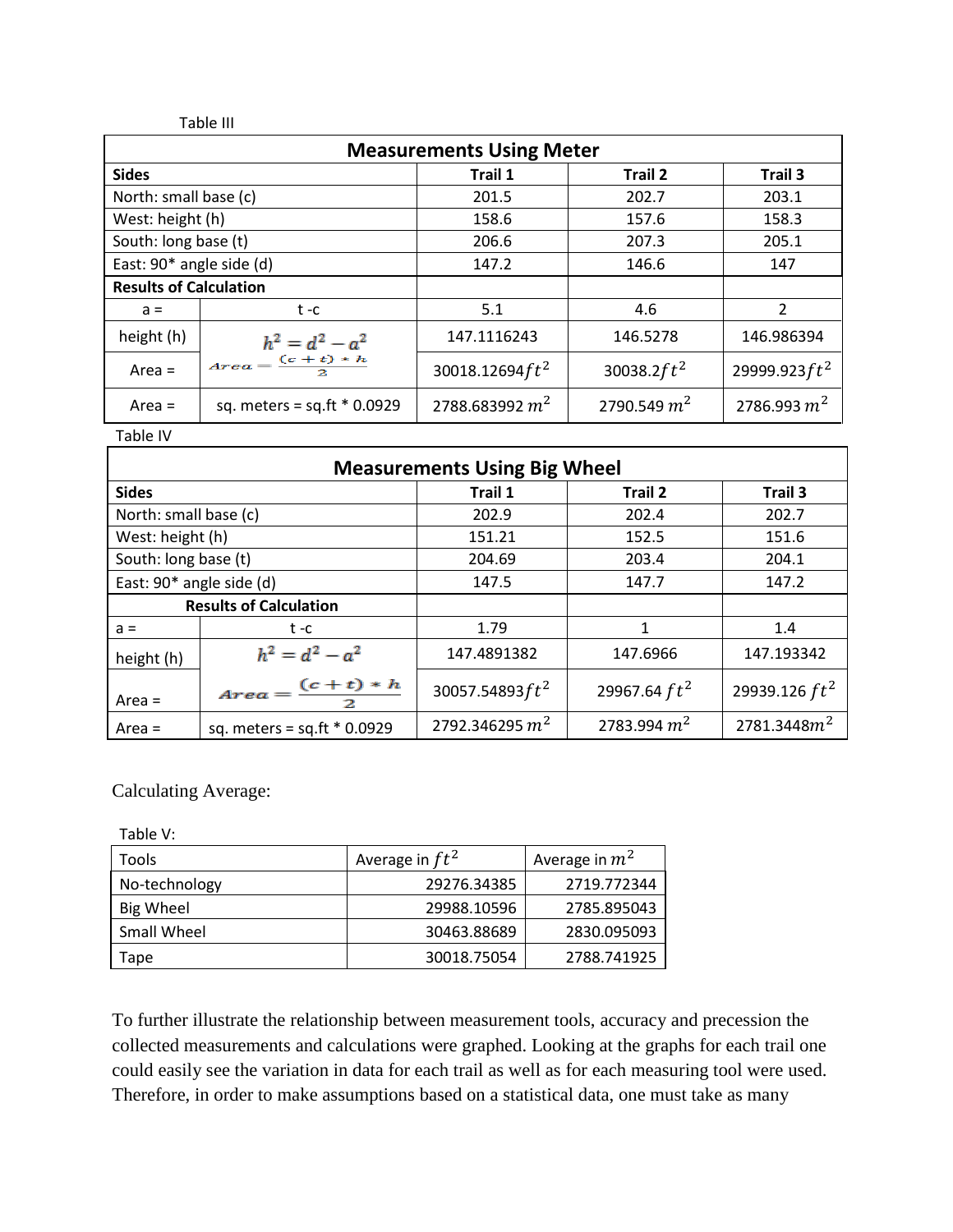samples as possible. The more sample you get the most accurate or approximate will be the average.



**Appendix C:** Graphs representing the area calculated in by each measuring device.



1 2 3

Measurements Using Meter

**Area in**   $m^2$